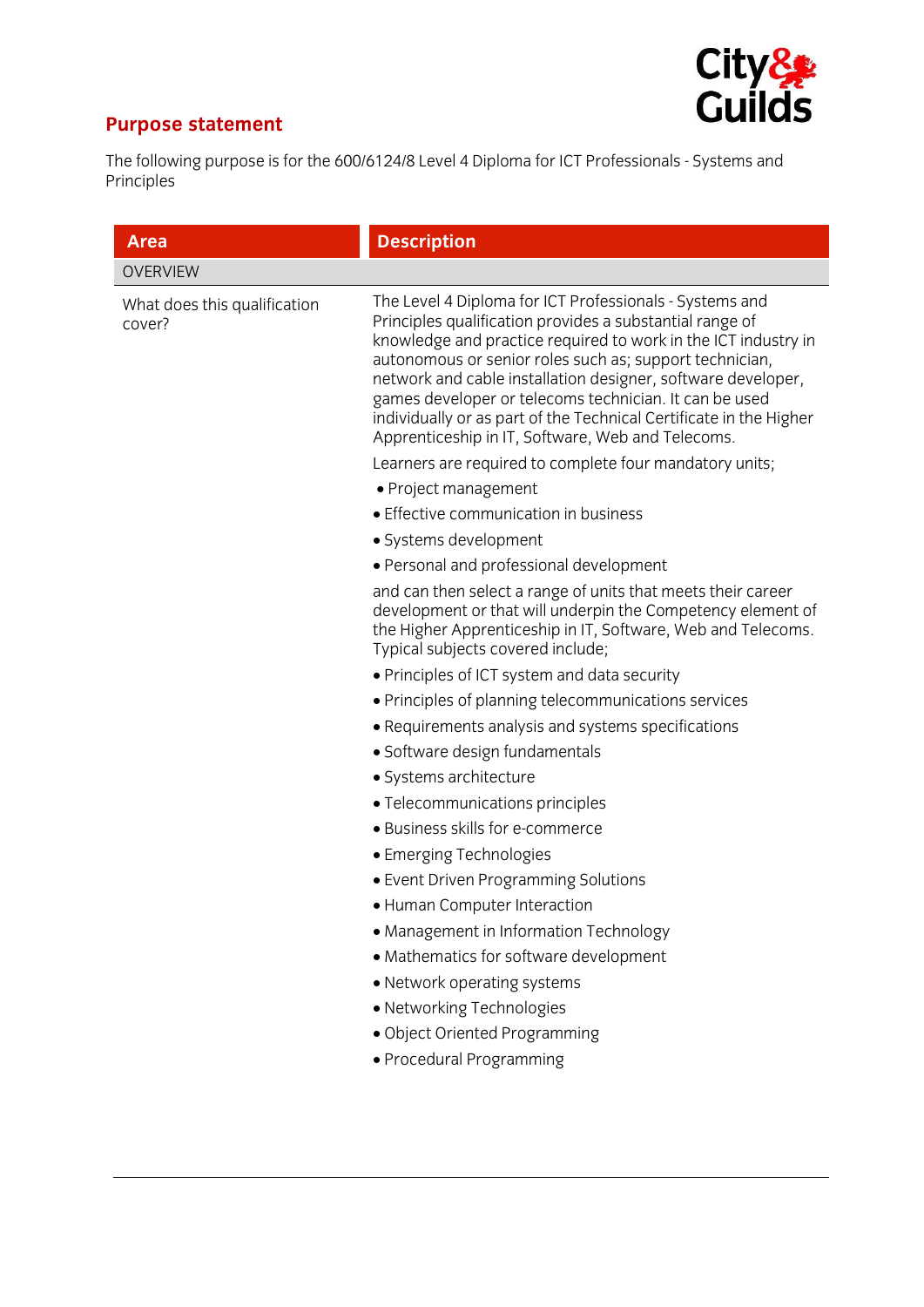| Why choose this qualification<br>over similar qualifications? | This qualification provides the skills and knowledge for a<br>learner to undertake a role within an ICT environment in areas<br>such as;                                                                                                                                                                                                                                                                                                                                                                                                                                                                                                                                                                                |
|---------------------------------------------------------------|-------------------------------------------------------------------------------------------------------------------------------------------------------------------------------------------------------------------------------------------------------------------------------------------------------------------------------------------------------------------------------------------------------------------------------------------------------------------------------------------------------------------------------------------------------------------------------------------------------------------------------------------------------------------------------------------------------------------------|
|                                                               | • Systems or data analysts                                                                                                                                                                                                                                                                                                                                                                                                                                                                                                                                                                                                                                                                                              |
|                                                               | • Systems or software development                                                                                                                                                                                                                                                                                                                                                                                                                                                                                                                                                                                                                                                                                       |
|                                                               | • Network design or management                                                                                                                                                                                                                                                                                                                                                                                                                                                                                                                                                                                                                                                                                          |
|                                                               | • ICT or telecommunications integration                                                                                                                                                                                                                                                                                                                                                                                                                                                                                                                                                                                                                                                                                 |
|                                                               | • Information or systems management                                                                                                                                                                                                                                                                                                                                                                                                                                                                                                                                                                                                                                                                                     |
|                                                               | The Level 4 Diploma for ICT Professionals - Systems and<br>Principles can also lead to the following qualifications:                                                                                                                                                                                                                                                                                                                                                                                                                                                                                                                                                                                                    |
|                                                               | • ILM Level 4 or Level 5 Qualifications in Management                                                                                                                                                                                                                                                                                                                                                                                                                                                                                                                                                                                                                                                                   |
|                                                               | • City & Guilds Professional Recognition Awards                                                                                                                                                                                                                                                                                                                                                                                                                                                                                                                                                                                                                                                                         |
|                                                               | • Higher Apprenticeship in IT, Software, Web and Telecoms                                                                                                                                                                                                                                                                                                                                                                                                                                                                                                                                                                                                                                                               |
|                                                               | • Higher Apprenticeship in Information Security                                                                                                                                                                                                                                                                                                                                                                                                                                                                                                                                                                                                                                                                         |
|                                                               | City & Guilds offer no similar qualifications in order to achieve<br>these job roles. If the learner is looking for job roles at a lower<br>level it is advised they go for the ICT Systems and Principles at<br>Level 2 or 3.                                                                                                                                                                                                                                                                                                                                                                                                                                                                                          |
| Alternatives routes to achieve<br>the same outcome?           | Learners can also take this qualification as part of the Higher<br>Apprenticeship for IT, Software, Web & Telecoms<br>Professionals - Level 4, however, taking with a loan allows a<br>flexible route for those adults in employment and looking for a<br>career change. Also with apprenticeships, the delivery can be<br>limited to the employers environment whereas this flexible<br>qualification allows providers to deliver software<br>development, cloud, security, network and server skills in a<br>classroom based environment. The qualification also caters for<br>those that are unemployed and those progressing from Level<br>3 who may not wish to take on or be able to afford an<br>apprenticeship. |
| How this qualification supports<br>the identified outcome(s)? | The Level 4 Diploma for ICT Professionals - Systems and<br>Principles allows learners to learn, develop and practise the<br>higher level skills required for employment and/or career<br>progression as ICT and Telecommunications professionals.<br>The qualification will enable learners to gain generic and<br>specific management and technical skills appropriate to their<br>field or aspirations.                                                                                                                                                                                                                                                                                                               |